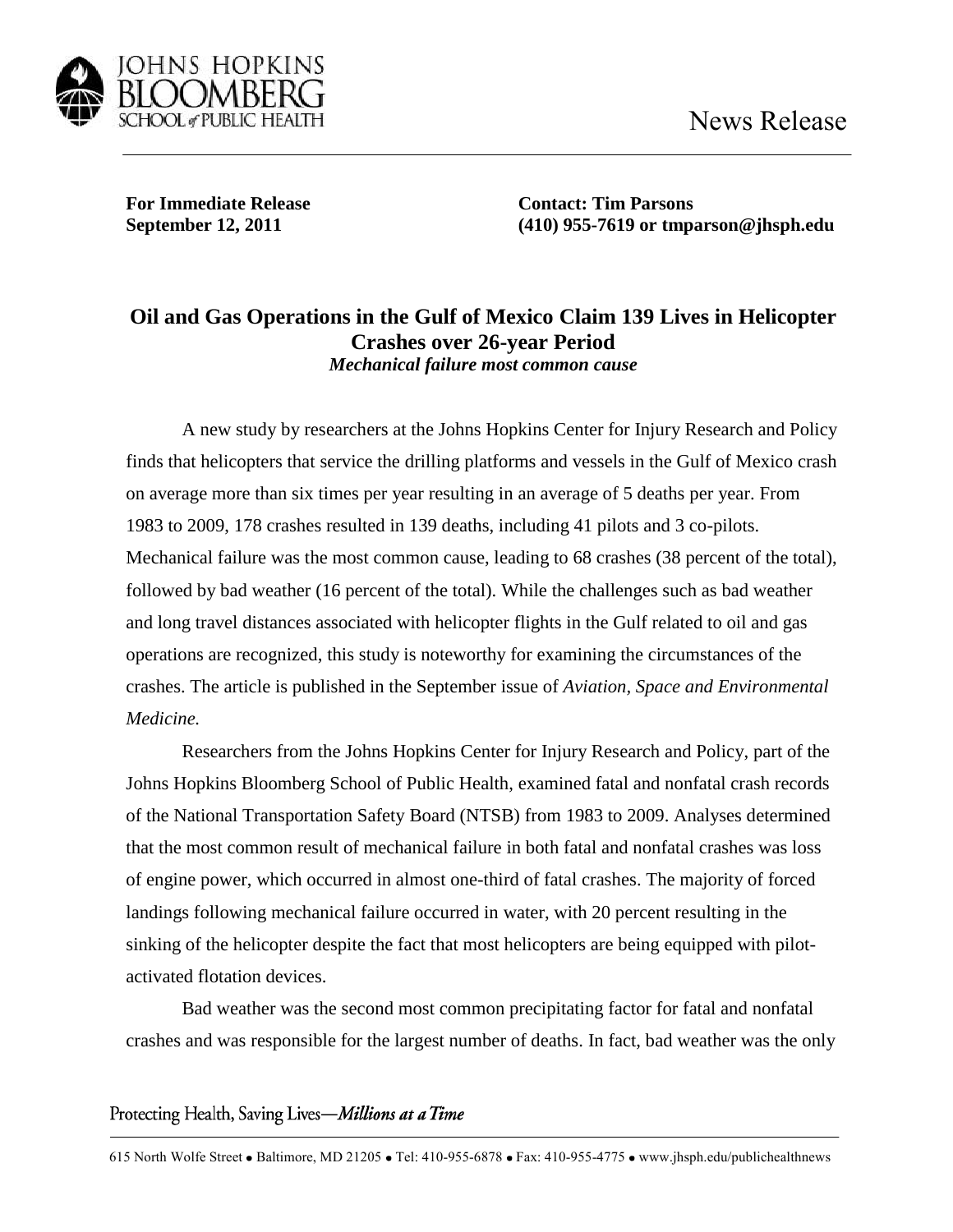factor that significantly increased the risk of pilot death when a crash occurred. Pilot error was a major contributor to 83 crashes (47 percent), with poor decision-making the most prevalent error. For example, the NTSB conclusion for many of the bad-weather crashes was that the pilot should not proceeded in given the forecast or observed bad weather.

"This study raises concern about the safety of helicopter flights related to oil and gas operations in the Gulf of Mexico, particularly during bad weather," said Susan P. Baker, MPH, professor with the Johns Hopkins Center for Injury Research and Policy and the paper's lead author. "Our findings suggest that efforts to reduce crashes and deaths must address mechanical failure, non-activation of flotation devices, and pilot error." Baker is a licensed private pilot and received the Aerospace Medical Association's Harry G. Moseley Award in 2010 for her work applying the public health model to aviation safety.

The researchers also examined crash trends over the study time period and found an increase in the most recent time period, 8.2 annually during 2000 to 2009 versus 5.6 during 1983 to 1999. Following 2007, however, the researchers measured a decrease in crashes.

"While the apparent deterioration in safety over time is alarming, I am encouraged by the most recent data," said Baker. "Only time will tell whether this is a temporary statistical blip or the beginning of a positive trend."

Additional authors of "Helicopter Crashes Related to Oil and Gas Operations in the Gulf of Mexico" are Dennis F. Shanahan (associate faculty at the Johns Hopkins Center for Injury Research and Policy), Wren Haaland (consultant to the Johns Hopkins Center for Injury Research and Policy), Joanne Brady (Columbia University) and Guohua Li (Columbia University).

The research was funded by the National Institutes of Health and by grant funding from the Centers for Disease Control and Prevention to the Johns Hopkins Center for Injury Research and Policy.